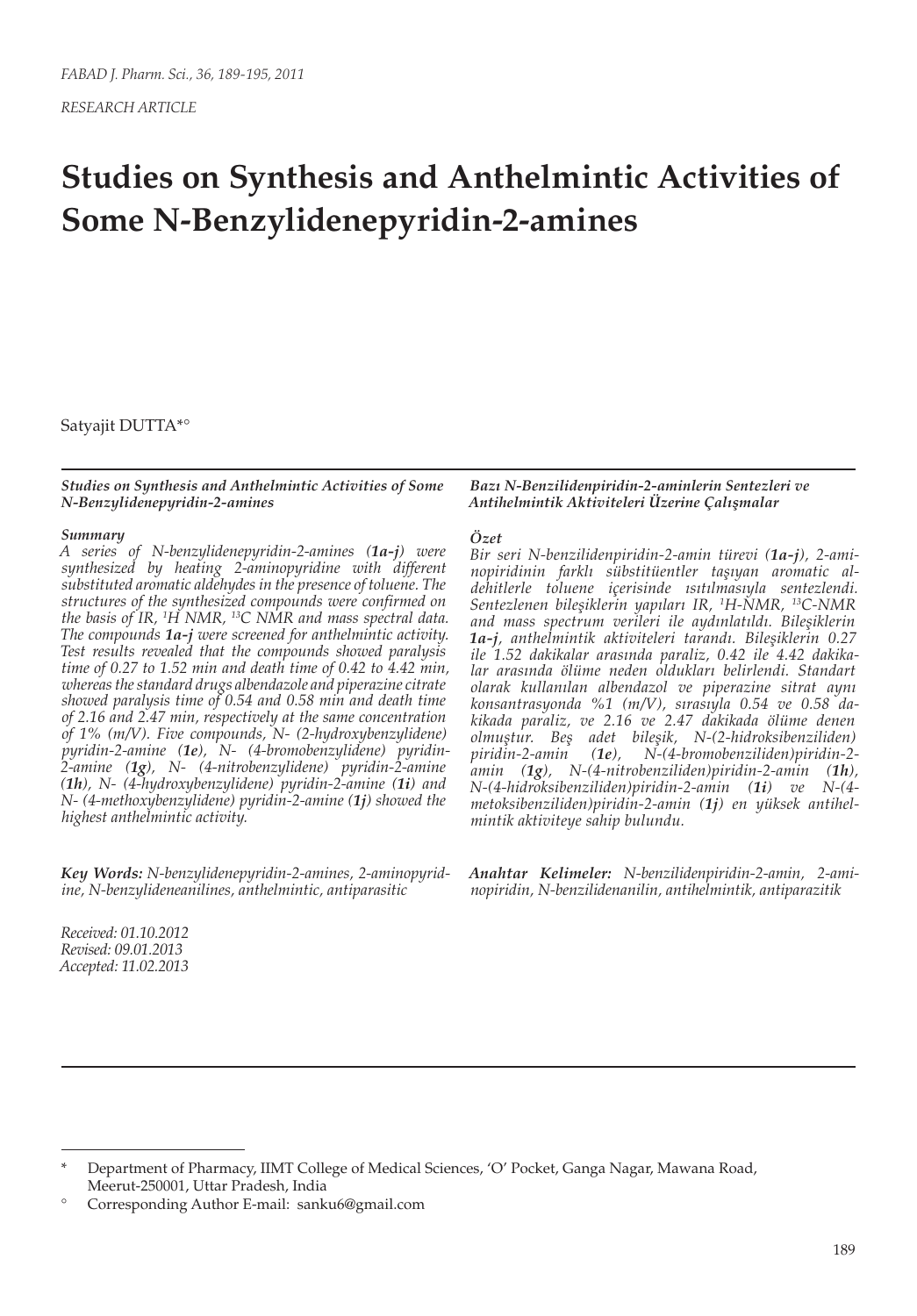## **INTRODUCTION**

In coordination chemistry, Schiff bases have a significant role as ligands still a century after their discovery (1,2). The Schiff bases and their metal complexes are important as biochemical (3), electrochemical (4), analytical (5), antifungal and antibacterial activities (6-9), redox catalysts (10,11). The synthesis and assaying of biological activity of *N*-benzylideneanilines have received considerable interest in recent decades. Due to the presence of the carbon-nitrogen double bond, *N*-benzylideneanilines provide a potential site for chemical (12-14) as well as biological activity (15). The effect of the nature of the substituent and its position (16) on the aromatic rings of these compounds on their biological activity has been thoroughly investigated. The extent of conjugation in the molecule and the length of spacer between two phenyl rings (17) play a vital role in determining biological activity. *N*-benzylideneanilines show biological activities including antibacterial (18-20), antifungal (21,22), anticancer (23-25) and herbicidal (26) activities. In view of the above observations, the synthesis of N-benzylideneaniline derivatives have been developed starting from various substituted benzylidene anilines with the aim of investigating their anthelmintic activities.

# **MATERIALS and METHODS Chemistry**

The chemicals and solvents used for the experimental work were commercially procured from E. Merck, India, CDH, s.d. Fine Chem, India and Qualigens, India. Silica gel G used for TLC was obtained from E. Merck. Melting points were determined in an open glass capillary using a Kjeldahl flask containing paraffin and are uncorrected. The proton and carbon magnetic resonance spectra (1 H NMR, 13C NMR) were recorded on a Bruker 300 MHz instrument (Bruker, Germany) in dimethyl sulfoxide- $d_{\delta}$  (DMSO- $d_{\delta}$ ) using tetramethylsilane as internal standard. Chemical shifts  $(\delta)$  are expressed in ppm. The infrared spectra of compounds were recorded in KBr on a Fourier Transform FTIR-8400S (Shimadzu, Japan) infrared spectrophotometer. Mass spectra were recorded on a LC-MS/MS (API-4000 TM, Applied BioSystems, MDS SCIEX, Canada). Elemental analyses were performed on a Perkin-Elmer model 240c analyzer

(Perkin Elmer, USA). The physicochemical data of the compounds are listed in **Table 1**. The spectral data of the synthesized compounds have been presented under the experimental part.

# **General Procedure for the Preparation of N-Benzylidenepyridin-2-amines (1a-j)**

2-Aminopyridine (1.85 g, 0.0197 mol) in 20 mL toluene was added to a solution of substituted aromatic aldehyde (0.0197 mol). The reaction mixture was heated, stirring for 2 h at 60-70°C. The mixture was filtered and then the solvent was evaporated. The crude products were purified by crystallization from ethanol to give desired compounds **1a**-**j** (27).



*N***-benzylidenepyridin-2-amine (1a).** Yield: 2.45 g (68.43%). m.p.: 178-180°C (EtOH). *R<sub>f</sub>*: 0.88. IR (KBr*,* cm-1): 1625 (-CH = N-), 1570 (C-C aromatic) 3010 (C-H aromatic). <sup>1</sup>H NMR (DMSO- $d_{\vec{\theta}}$ ;  $\delta$ , ppm): 7.4 (d, 2H, H-3 & H-5), 7.3 (s, 3H, H-11, H-12 & H-13), 7.6 (t, 2H, H-10 & H-14), 8.6 (d, 1H, H-6) & 8.1 (s, 1H, H-8). <sup>13</sup>C NMR (DMSO-d<sub>6</sub>; δ, ppm): 160.7 (C-2), 137.3 (C-4), 150.4 (C-6), 160.1 (C-8), 133.8 (C-9), 129.2 (C-10 & C-14), 128.9 (C-11 & C-13). MS (FAB; *m/z*): 182. Elemental analysis Found for  $C_{12}H_{10}N_{2}$ , M. W.: 182 (%): C, 78.98; H, 5.41; N, 7.74; Anal. calcd. (%): C, 79.09; H, 5.53; N, 7.67.

*N***- (2-chlorobenzylidene) pyridin-2-amine (1b).** Yield: 3.6 g (84.50%). m.p.: 210-212°C (EtOH). *R<sub>f</sub>*: 0.93. IR (KBr, cm-1): 1632 (-CH = N-), 1568 (C-C aromatic), 3023 (C-H aromatic). <sup>1</sup>H NMR (DMSO- $d_{\vec{\theta}}$ ;  $\delta$ , ppm): 7.34 (d, 2H, H-3 & H-5), 8.2 (m, 4H, H-10, H-11, H-13 & H-14), 6.8 (t, 1H, H-4), 8.04 (d, 1H, H-6), 8.1 (s, 1H, H-8). 13C NMR (DMSO-d<sub>6</sub>; δ, ppm): 157.3 (C-2), 116.2 (C-3), 139.3 (C-4), 147.4 (C-6), 160.1 (C-8), 132.4 (C-9), 130.8 (C-10 & C-14), 131.8 (C-11 & C-13). MS (FAB; *m/z*): 216.6. Elemental analysis Found for  $C_{12}H_9N_2Cl$ , M. W.:216.6 (%): C, 66.21; H, 4.11; N, 12.56; Anal. calcd. (%): C, 66.52; H, 4.19; N, 12.93.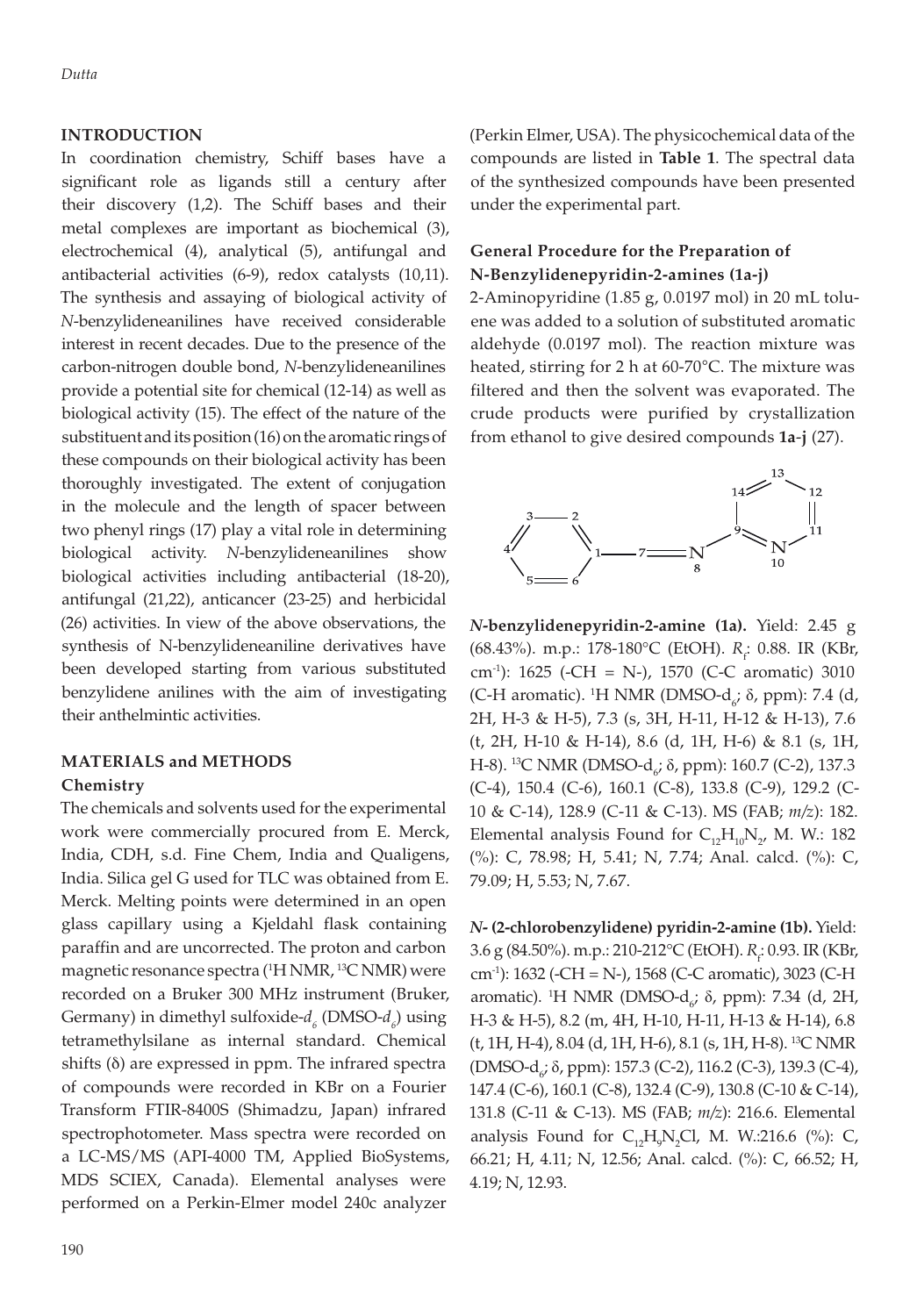| Compound                                        | Time for paralysis (min) a |                       |                  |                    | Time for death (min) a |                  |                      |                    |
|-------------------------------------------------|----------------------------|-----------------------|------------------|--------------------|------------------------|------------------|----------------------|--------------------|
|                                                 | Concentration (g / dl)     |                       |                  |                    | Concentration (g / dl) |                  |                      |                    |
|                                                 | 0.1                        | 0.2                   | 0.5              | $1.0$              | 0.1                    | $0.2\,$          | 0.5                  | $1.0\,$            |
| 1a                                              | $3.25 \pm 0.57$            | $2.24 \pm 0.12$       | $1.27 \pm 0.16$  | $1.22 \pm 0.16$    | $7.13 \pm 0.96$        | $5.09 \pm 0.21$  | $3.15 \pm 0.23$      | $2.28 \pm 0.15$    |
| 1 <sub>b</sub>                                  | $4.44 \pm 0.30$            | $3.15 \pm 0.40$       | $2.08 \pm 0.20$  | $1.52 \pm 0.26$    | $11.21 \pm 0.54$       | $9.29 \pm 0.98$  | $4.57 \pm 0.41$      | $4.42 \pm 0.08$    |
| $1\mathrm{c}$                                   | $3.08\pm\!0.04$            | $2.45 \pm 0.09$       | $2.37 \pm 0.15$  | $1.09 \pm 0.17$    | $8.07 \pm 0.21$        | $5.57 \pm 0.23$  | $4.05 \pm 0.39$      | $2.23\; {\pm}0.03$ |
| $1d$                                            | $2.39 \pm 0.26$            | $2.08 \pm 0.18$       | $1.51 \pm 0.03$  | $1.18 \pm 0.10$    | $6.15 \pm 0.27$        | $4.32 \pm 0.09$  | $3.25 \pm 0.10$      | $2.45 \pm 0.08$    |
| $1\mathrm{e}$                                   | $1.27 \pm 0.10$            | $1.11\pm\!0.02$       | $0.55 \pm 0.16$  | $0.43 \pm 0.07$    | $3.05 \pm 0.22$        | $2.25 \pm 0.10$  | $2.14 \pm 0.15$      | $1.55 \pm 0.26$    |
| $1f$                                            | $4.55 \pm 0.36$            | $3.12 \pm 0.40$       | $2.25 \pm 0.09$  | $1.28 \pm 0.09$    | $9.45 \pm 0.66$        | $7.07 \pm 1.39$  | $5.28 \pm 0.13$      | $3.07 \pm 0.37$    |
| 1g                                              | $2.08\pm0.18$              | $1.48 \pm 0.21$       | $1.16 \pm 0.06$  | $0.55\; {\pm}0.15$ | $8.56 \pm 0.31$        | $5.05 \pm 0.19$  | $4.04 \; {\pm} 0.04$ | $2.09 \pm 0.04$    |
| $1h$                                            | $1.26 \pm 0.19$            | $1.08 \pm 0.18$       | $0.35 \pm 0.03$  | $0.27 \pm 0.06$    | $4.16 \pm 0.29$        | $2.34 \pm 0.48$  | $1.16 \pm 0.06$      | $1.05\; {\pm}0.17$ |
| 1i                                              | $4.09 \pm 0.39$            | $2.29 \pm 0.09$       | $1.02 \pm 0.15$  | $0.52 \pm 0.006$   | $20.55 \pm 0.26$       | $8.53 \pm 0.35$  | $2.34 \pm 0.13$      | $1.29 \pm 0.03$    |
| 1 <sub>j</sub>                                  | $1.32 \pm 0.08$            | $0.38 \pm 0.02$       | $0.32 \pm 0.01$  | $0.35 \pm 0.009$   | $5.39 \pm 0.21$        | $1.44 \pm 0.06$  | $1.08 \pm 0.04$      | $0.42 \pm 0.006$   |
| Negative<br>control<br>(Dimethyl<br>sulphoxide) | $24.47 \pm 0.05$           | $22.09$ $\pm$<br>0.11 | $20.13 \pm 0.02$ | $17.19 \pm 0.21$   | $38.09 \pm 0.09$       | $37.12 \pm 0.22$ | $34.23 \pm 0.17$     | $30.09 \pm 0.11$   |
| Albendazole                                     | $1.36 \pm 0.06$            | $1.31 \pm 0.09$       | $1.05\pm0.03$    | $0.54 \pm 0.02$    | $4.11 \pm 0.21$        | $4.02 \pm 0.24$  | $3.58 \pm 0.23$      | $2.16 \pm 0.03$    |
| Piperazine<br>citrate                           | $2.06 \pm 0.03$            | $1.51 \pm 0.19$       | $1.25 \pm 0.007$ | $0.58\; {\pm}0.34$ | $6.02 \pm 0.31$        | $4.42 \pm 0.36$  | $4.04 \pm 0.03$      | $2.47 \pm 0.03$    |

a Mean ±SEM, *n* = 6.

*N***- (2-bromobenzylidene) pyridin-2-amine (1c).**  Yield: 4.8 g (93.56%). m.p.: 151-153°C (EtOH). *R*<sub>f</sub>: 0.87. IR (KBr, cm-1): 1628 (-CH = N-), 1563 (C-C aromatic), 3036 (C-H aromatic), 515 (C-Br). <sup>1</sup>H NMR (DMSO-d<sub>6</sub>;

δ, ppm): 7.6 (m, 1H, H-5), 6.6 (m, 2H, H-11 & H-13), 6.9 (d, 2H, H-10 & H-14), 6.8 (t, 1H, H-4), 8.1 (s, 1H, H-8). <sup>13</sup>C NMR (DMSO-d<sub>6</sub>; δ, ppm): 161.8 (C-2), 110.8 (C-3), 122.4 (C-5), 160.1 (C-8), 132.8 (C-9), 132.8 (C-10 &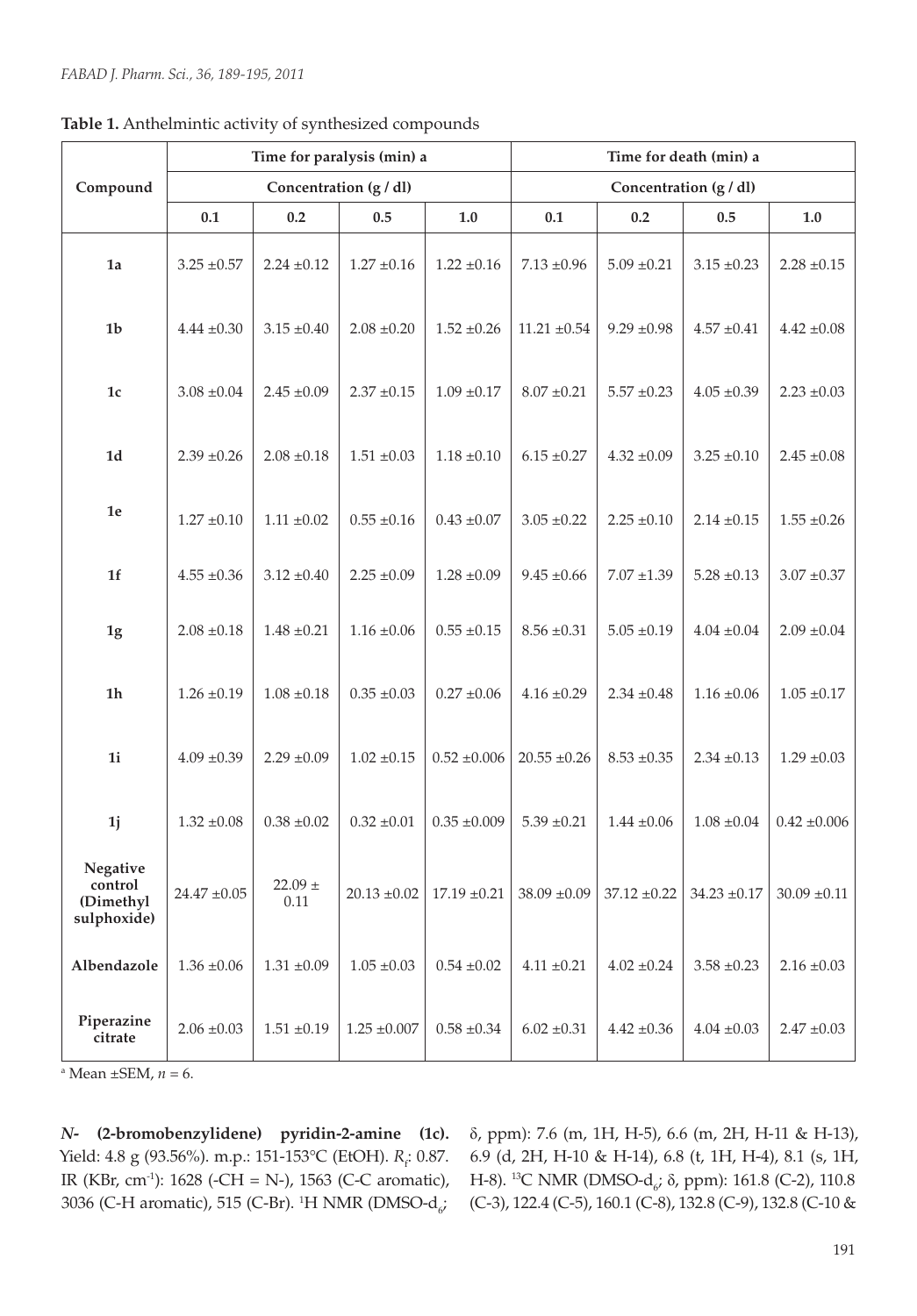C-14), 131.4 (C-11 & C-13), 125.4 (C-12). MS (FAB; *m/z*): 261. Elemental analysis Found for  $C_{12}H_{9}N_{2}Br$ , M. W.: 261 (%): C, 54.75; H, 3.31; N, 11.04; Anal. calcd. (%): C, 54.47; H, 3.25; N, 11.13.

*N***- (2-nitrobenzylidene) pyridin-2-amine (1d).** Yield: 3.7 g (82.95%). m.p.: 245-247°C (EtOH). *R<sub>i</sub>*: 0.90. IR (KBr, cm-1): 1638 (-CH = N-), 1350 (C-C aromatic), 3040 (C-H aromatic). <sup>1</sup>H NMR (DMSO-d<sub>6</sub>; δ, ppm): 7.2 (d, 2H, H-3 & H-5), 7.4 (d, 3H, H-11, H-12 & H-13), 7.6 (t, 2H, H-10 & H-14), 8.53 (d, 1H, H-6) & 8.1 (s, 1H, H-8). <sup>13</sup>C NMR (DMSO-d<sub>6</sub>; δ, ppm): 160.2 (C-2), 137.4 (C-4), 148.8 (C-6), 160.1 (C-8), 132.8 (C-9), 129.7 (C-10 & C-14), 130.4 (C-11 & C-13), 131.1 (C-12). MS (FAB;  $m/z$ ): 227. Elemental analysis Found for  $C_{12}H_{9}N_{3}O_{2}$ , M. W.: 227 (%): C, 63.78; H, 4.20; N, 18.84; Anal. calcd. (%): C, 63.47; H, 4.23; N, 18.70.

*N***- (2-hydroxybenzylidene) pyridin-2-amine (1e).**  Yield: 2.5 g (64.26%). m.p.: 127-130°C (EtOH). *R*<sub>f</sub>: 0.82. IR (KBr, cm-1): 1650 (-CH = N-), 1570 (C-C aromatic), 3030 (C-H aromatic), 3210 (OH). <sup>1</sup>H NMR (DMSO-d<sub>6</sub>; δ, ppm): 7.4 (t, 2H, H-3 & H-5), 7.1 (m, 4H, H-10, H-11, H-13 & H-14), 7.3 (d, 1H, H-4), 8.42 (d, 1H, H-6), 8.1 (s, 1H, H-8). <sup>13</sup>C NMR (DMSO-d<sub>6</sub>; δ, ppm): 161.8 (C-2), 110.2 (C-3), 113.3 (C-5), 152.6 (C-6), 160.1 (C-8), 132.8 (C-9), 131.4 (C-10 & C-14), 131.8 (C-11 & C-13). MS (FAB; *m/z*): 198. Elemental analysis Found for  $C_{12}H_{10}N_2O$ , M. W. 198: (%): C, 73.01; H, 4.33; N, 13.89;. Anal. calcd. (%): C, 73.11; H, 4.27; N, 13.74.

*N***- (4-chlorobenzylidene) pyridin-2-amine (1f).** Yield: 4.1 g (96.24%). m.p.: 191-193°C (EtOH). *R<sub>i</sub>*: 0.95. IR (KBr, cm-1): 1632 (-CH = N-), 1578 (C-C aromatic), 3033 (C-H aromatic). <sup>1</sup>H NMR (DMSO-d<sub>6</sub>; δ, ppm): 7.6 (d, 2H, H-3 & H-5), 7.1 (d, 4H, H-10, H-11, H-13 & H-14), 7.9 (t, 1H, H-4), 8.5 (d, 1H, H-6), 8.1 (s, 1H, H-8). <sup>13</sup>C NMR (DMSO-d<sub>6</sub>; δ, ppm): 159.2 (C-2), 112.5 (C-3), 138.8 (C-4), 160.1 (C-8), 132.8 (C-9), 131.4 (C-10 & C-14), 131.8 (C-11 & C-13), 131.1 (C-12). MS (FAB;  $m/z$ ): 216.6. Elemental analysis Found for  $C_{12}H_{9}N_{2}Cl$ , M. W.:216.6 (%): C, 66.43; H, 3.69; N, 13.21; Anal. calcd. (%): C, 66.34; H, 3.57; N, 13.26.

*N***- (4-bromobenzylidene) pyridin-2-amine (1g).**  Yield: 4.7 g (91.62%). m.p.: 186-188°C (EtOH). *R*<sub>f</sub>: 0.91. IR (KBr, cm-1): 1630 (-CH = N-), 1563 (C-C aromatic),

3049 (C-H aromatic), 510 (C-Br). <sup>1</sup>H NMR (DMSO-d<sub> $6^{\prime}$ </sub> δ, ppm): 7.4 (d, 2H, H-3 & H-5), 7.5 (m, 4H, H-10, H-11, H-13 & H-14), 7.8 (t, 1H, H-4), 8.6 (d, 1H, H-6), 8.1 (s, 1H, H-8). <sup>13</sup>C NMR (DMSO-d<sub>6</sub>; δ, ppm): 160.6 (C-2), 115.8 (C-3), 137.3 (C-4), 150.8 (C-6), 160.1 (C-8), 132.8 (C-9), 131.4 (C-10 & C-14), 131.8 (C-11 & C-13). MS (FAB; *m/z*): 261. Elemental analysis Found for  $C_{12}H_9N_2Br$ , M. W.:261 (%): C, 55.59; H, 3.82; N, 10.51; Anal. calcd. (%): C, 55.38; H, 3.79; N, 10.46.

*N***- (4-nitrobenzylidene) pyridin-2-amine (1h).** Yield: 3.4 g (76.23%). m.p.: 99-101°C (EtOH). *R<sub>f</sub>*: 0.89. IR (KBr, cm-1): 1646 (-CH = N-), 1361 (C-C aromatic), 3030 (C-H aromatic). <sup>1</sup>H NMR (DMSO-d<sub>6</sub>; δ, ppm): 6.6 (m, 1H, H-5), 7.65 (d, 2H, H-11 & H-13), 7.7 (d, 2H, H-10 & H-14), 7.44 (t, 1H, H-4), 8.1 (s, 1H, H-8). <sup>13</sup>C NMR (DMSO-d<sub>6</sub>; δ, ppm): 158.7 (C-2), 116.6 (C-3), 136.6 (C-4), 151.7 (C-6), 160.1 (C-8), 131.4 (C-9), 132.2 (C-10 & C-14), 130.3 (C-11 & C-13). MS (FAB; *m/z*): 227. Elemental analysis Found for  $C_{12}H_{9}N_{3}O_{2}$ , M. W.: 227 (%): C, 63.84; H, 4.21; N, 18.08; Anal. calcd. (%): C, 63.73; H, 4.25; N, 18.13.

*N***- (4-hydroxybenzylidene) pyridin-2-amine (1i).**  Yield: 3.1 g (79.69%). m.p.: 107-109°C (EtOH). *R*<sub>f</sub>: 0.97. IR (KBr, cm-1): 1648 (-CH = N-), 1559 (C-C aromatic), 3052 (C-H aromatic), 3210 (OH). <sup>1</sup>H NMR (DMSO-d<sub>6</sub>; δ, ppm): 6.8 (d, 2H, H-11 & H-13), 7.4 (t, 4H, H-3, H-5, H-10 & H-14), 7.8 (t, 1H, H-4), 8.6 (d, 1H, H-6), 8.1 (s, 1H, H-8), 5.1 (s, 1H, OH). <sup>13</sup>C NMR (DMSO- $d_{6}$ ; δ, ppm): 160.3 (C-2), 137.3 (C-4), 120.4 (C-5), 148.0 (C-6), 160.1 (C-8), 126.4 (C-9), 130.6 (C-10 & C-14), 116.0 (C-11 & C-13), 160.8 (C-12). MS (FAB; *m/z*): 198. Elemental analysis Found for  $C_{12}H_{10}N_2O$ , M. W.: 198 (%): C, 73.22; H, 5.46; N, 13.78; Anal. calcd. (%): C, 73.18; H, 5.43; N, 13.69.

*N***- (4-methoxybenzylidene) pyridin-2-amine (1j).**  Yield: 3.4 g (81.53%). m.p.: 95-98°C (EtOH). *R<sub>i</sub>*: 0.86. IR  $(KBr, cm^{-1})$ : 1640 (-CH = N-), 1569 (C-C aromatic), 3023 (C-H aromatic), 1100 (OCH<sub>3</sub>). <sup>1</sup>H NMR (DMSO-d<sub>6</sub>; δ, ppm): 6.6 (m, 1H, H-5), 6.65 (m, 2H, H-11 & H-13), 6.95 (d, 2H, H-10 & H-14), 7.44 (t, 1H, H-4), 8.1 (s, 1H, H-8), 3.6 (s, 1H, OCH3). <sup>13</sup>C NMR (DMSO-d<sub>6</sub>; δ, ppm): 158.6 (C-2), 109.9 (C-3), 138.3 (C-4), 148.2 (C-6), 160.1 (C-8), 134.0 (C-9), 128.0 (C-10 & C-14), 114.1 (C-11 & C-13), 158.7 (C-12), 55.7 (C-16). MS (FAB; *m/z*): 212.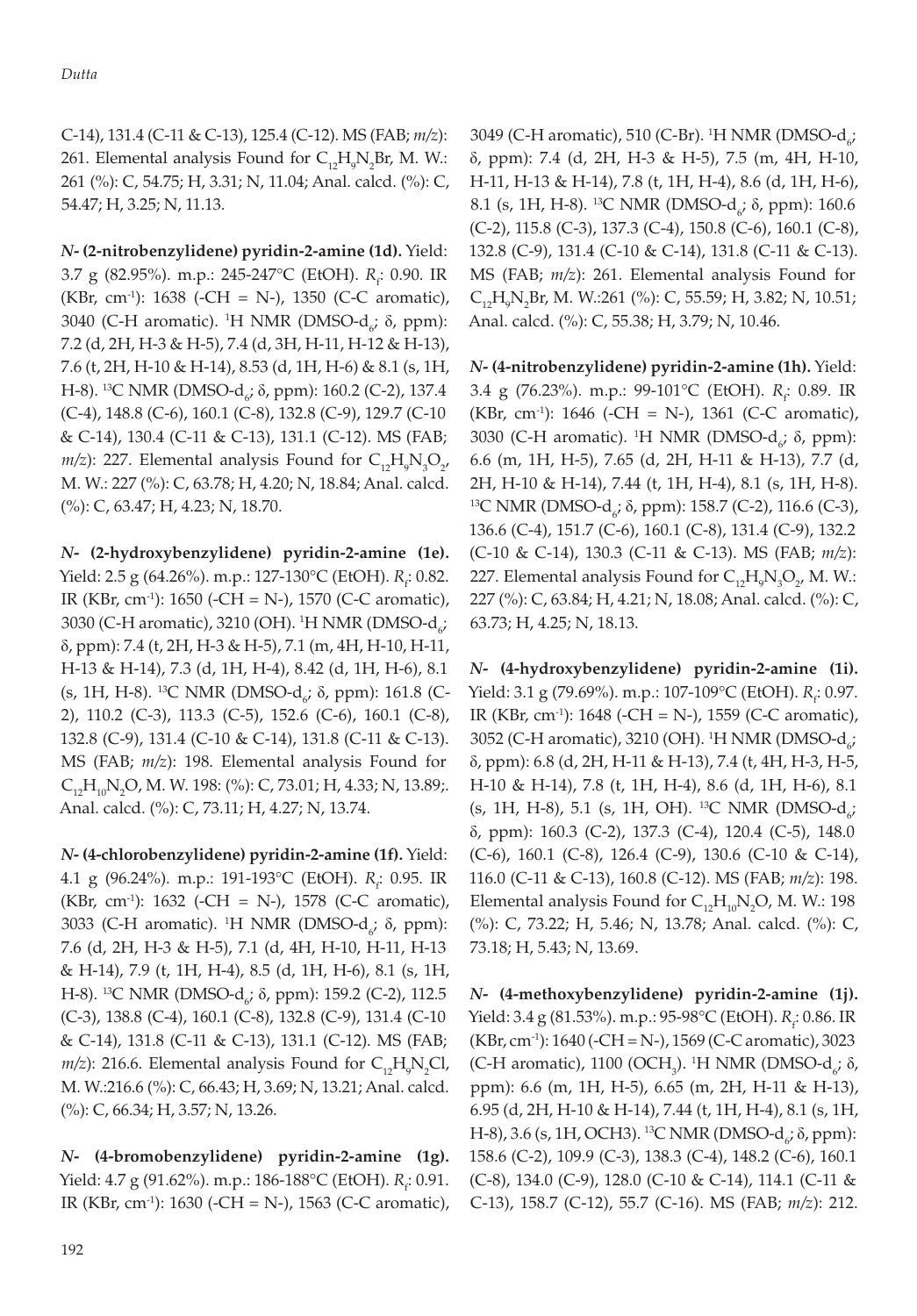Elemental analysis Found for  $C_{13}H_{12}N_2O$ , M. W.:212 (%): C, 73.78; H, 6.27; N, 12.97; Anal. calcd. (%): C, 73.69; H, 6.21; N, 12.93.

#### **Anthelmintic Activity**

The newly synthesized compounds were tested for anthelmintic activity, according to the method described by Kuppast and Nayak (28). *Pheretima posthuma* (earth worms) were obtained from Shibpur Botanical Garden, Kolkata, India) of nearly equal size  $(6 \pm 1 \text{ cm})$  were selected randomly for present study. The worms were acclimatized to the laboratory conditions before experimentation. The earthworms were divided into four groups of six earth worms in each group. Albendazole and piperazine citrate diluted with normal saline solution to obtain 0.1, 0.2, 0.5 and 1% (*m/V*) served as standards and were poured into Petri dishes. The synthesized compounds were dissolved in minimal quantities of ethanol and diluted to prepare the same concentrations as above for each compound. Normal saline served as control. The mean paralysis time and mean lethal time for each compound was calculated (each reading was taken in triplicate). The time taken for worms to become motionless was noted as paralysis time and to ascertain death, each worm was frequently applied with external stimuli which stimulates and induce movement in the earth worms, if alive.

## **RESULTS and DISCUSSION**

#### **Chemistry**

*N*-Benzylidenepyridin-2-amines (**1a-j**) were synthesized by heating 2-aminopyridines with different substituted aromatic aldehydes in the presence of toluene. The synthetic pathway is presented in Scheme 1. The IR spectra of compounds **1a-j** revealed the presence of absorption bands

from  $1625$  to  $1650$  cm<sup>-1</sup> that indicate the presence of azomethinic (-CH = N-) linkage, from  $1350$  to  $1578$ cm-1 for C-C aromatic, and from 3010 to 3052 cm-1 for C-H aromatic stretching vibrations. In addition to the proton signals of the functional groups and both aromatic ring present in the respective molecule <sup>1</sup>H NMR spectra of these compounds contained one proton singlet at δ 8.1 ppm which was assigned to azomethenic proton. The 1 H NMR spectra of compounds **1a-j** showed singlets, doublets, triplets and multiplets from δ 6.6 to 8.6 ppm for aromatic protons, one singlet at δ 5.1 ppm and δ 3.6 ppm for -OH and -OCH3 proton of compound **1i** and **1j** respectively confirming the formation of compounds **1a-j**. The 13C NMR spectra of compounds **1a-j** showed peaks from δ 109.9 ppm to 161.8 ppm for aromatic protons,  $\delta$  55.7 ppm for -OCH<sub>3</sub> carbon of compound **1j**, confirming the formation of compounds **1a-j**. The mass spectra of compounds **1a-j** showed molecular ion peaks M+ at *m/z* corresponding to their respective molecular masses, which is in consistency with their respective molecular formulas (Tables 1 and 2) .

## **Anthelmintic Activity**

The anthelmintic activities of all compounds were examined using reported procedures (19). The anthelmintic evaluation of the compounds **1a-j** in earth worm is summarized in Table III together with standard drug albendazole and piperazine citrate. A closer inspection of the data from the table indicates that compounds **1e, 1g, 1h, 1i** and **1j** have higher activity than other compounds which was confirmed from their paralysis time (0.43, 0.55, 0.27, 0.52 and 0.35 min, respectively) and death time (1.55, 2.09, 1.05, 1.29 and 0.42 min, respectively) whereas the standard drugs albendazole and piperazine citrate showed paralysis time of 0.54 and 0.58 min and

**Scheme 1.** Schematic representation of the synthesized compounds.



 $R = H (1a)$ , 2-Cl (1b), 2-Br (1c), 2-NO<sub>2</sub> (1d), 2-OH (1e), 4-Cl (1f), 4-Br (1g), 4-NO<sub>2</sub> (1h), 4-OH (1i), 4-OCH<sub>3</sub> (1j)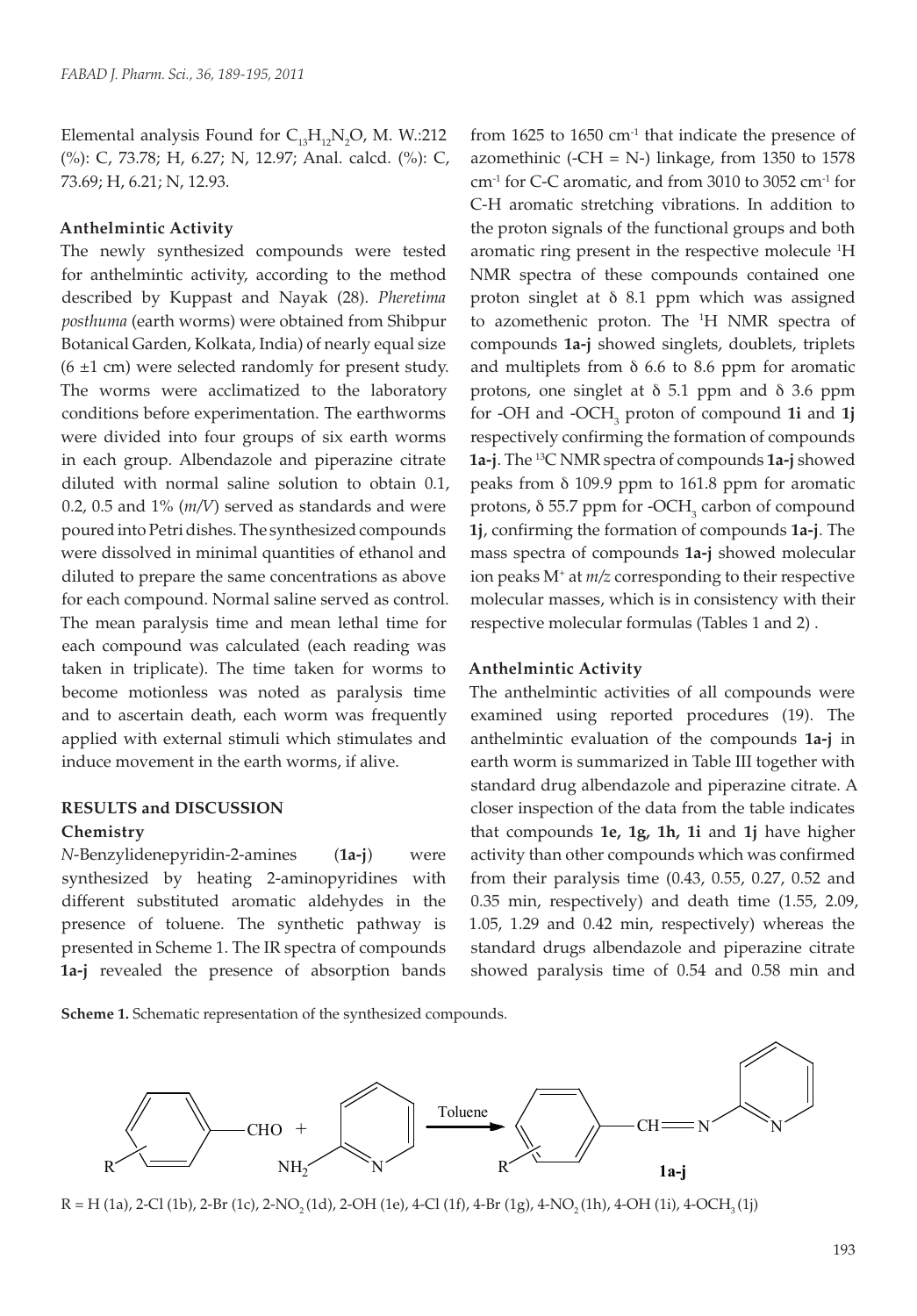death time of 2.16 and 2.47 min, respectively at the same concentration of 1% (*m/V*) .

Compounds with hydroxy substituent in *ortho* and *para* position of the phenyl ring of *N*-benzylidenepyridin-2-amine (compounds **1e** and **1i**) led to considerable increase in the activities. Again, compound with methoxy substituent in *para* position of *N*-benzylidenepyridin-2-amine (compound **1j**) led to considerable increase in the anthelmintic activities. The electron withdrawing nitro group at *para* position of *N*-benzylidenepyridin-2-amine resulted in an increase in activity of the compound **1h**. The effect of *p*-bromo substitution on *N*-benzylidenepyridin-2-amine gives the anthelmintic activity of the compound **1g**. Hence there is no significant role of both electron withdrawing and donating group on anthelmintic activity.

# **CONCLUSIONS**

Various *N*-benzylidenepyridin-2-amine derivatives were prepared with the objective of developing better anthelmintic molecules. The compounds bearing 2-hydroxy, 4-bromo, 4-nitro, 4-hydroxy and 4-methoxy of *N*-benzylidenepyridin-2-amine were found to have improved activity compared to albendazole and piperazine citrate.

# **Acknowledgements**

The author is thankful to IIMT College of Medical Sciences (Meerut) for providing research facilities to pursue this work.

## **REFERENCES**

- 1. Ayad MI, Sallam ASh, Mabrouk HE. Characterization and thermal behaviour of Cu (II) chelates of Schiff bases derived from aminopyridines. *Thermochim. Acta*. 189, 65-73, 1991; DOI: 10.1016/0040-6031 (91) 87100-B.
- 2. Temel H, Cakir U, Ugras HI. Synthesis and characterization of Zn (II), Cu (II) and Ni (II) complexes with bidentate Schiff base ligands: Complexation studies and the determination of stability constant (Ke)1 . *Russian Journal of Inorganic Chemistry.* 46, 1846-1850, 2001.
- 3. Johnson DK, Murphy TB, Rose NJ, Goodwin WH. Cytotoxic chelators and chelates 1. Inhibition of

DNA synthesis in cultured rodent and human cells by aroylhydrazones and by a copper (II) complex of salicylaldehyde benzoyl hydrazine. *Inorg. Chim. Acta.* 67, 159-165, 1982; DOI: 10.1016/ S0020-1693 (00) 85058-6.

- 4. Yildirim LT, Emregul KC, Kurtaran R, Atakol O. Structure and electrochemical behavior of bis [*N*- (4-methylphenyl) salicylaldimine] copper (II) *N*,*N'*dimethylformamide solvate. *Cryst. Res. Technol.* 37, 1344-1351, 2002; DOI: 10.1002/crat.200290012.
- 5. Hao Y, Shen H. Application of aluminium (III) complex with salicylidene-*o*-aminophenol to the fluorometric determination of nucleic acids. *Spectrochim. Acta A*. 56, 1013-1020, 2000; DOI: 10.1016/S1386-1425 (99) 00286-3.
- 6. Miniyar PB, Makhija SJ. Synthesis and antibacterial activity of 5-methylpyrazine-2-carbohydrazide derivatives. *Int. J. Drug Dev. Res.* 1, 19-26, 2009.
- 7. Bulut H, Karatepe M, Temel H, Sekerci M, Koparir M. Studies on the antiviral and cytotoxic activity of Schiff bases derived from 1,2-bis- (*o*- and *p*-aminophenoxy) ethane and salicylaldehyde. *Asian J. Chem.* 17, 2793-2796, 2005.
- 8. Cukurovali A, Yilmaz I, Gur S, Kazaz C. Synthesis, antibacterial and antifungal activity of some new thiazolylhydrazone derivatives containing 3-substituted cyclobutane ring. *Eur. J. Med. Chem.* 41, 201-207, 2006; DOI: 10.1016/j. ejmech.2005.01.013.
- 9. Ispir E. The synthesis, characterization, electrochemical character, catalytic and antimicrobial activity of novel azo-containing Schiff bases and their metal complexes. *Dyes Pigments* 82, 13-19, 2009; DOI: 10.1016/j.dyepig.2008.09.019.
- 10. Tsuchida E, Oyaizu K. Oxovanadium (III-V) mononuclear complexes and their linear assemblies bearing tetradentate Schiff base ligands: structure and reactivity as multielectron redox catalysts. *Coord. Chem. Rev.* 237, 213-228, 2003; DOI: 10.1016/S0010-8545 (02) 00251-5.
- 11. Kwiatkowski E, Romanowski G, Nowicki W, Kwiatkowski M, Suwinska K. Dioxovanadium (V) Schiff base complexes of *N*-methyl-1,2- diaminoethane and 2-methyl-1,2-diaminopropane with aromatic ohydroxyaldehydes and *o*-hydroxyketones: synthesis, characterisation, catalytic